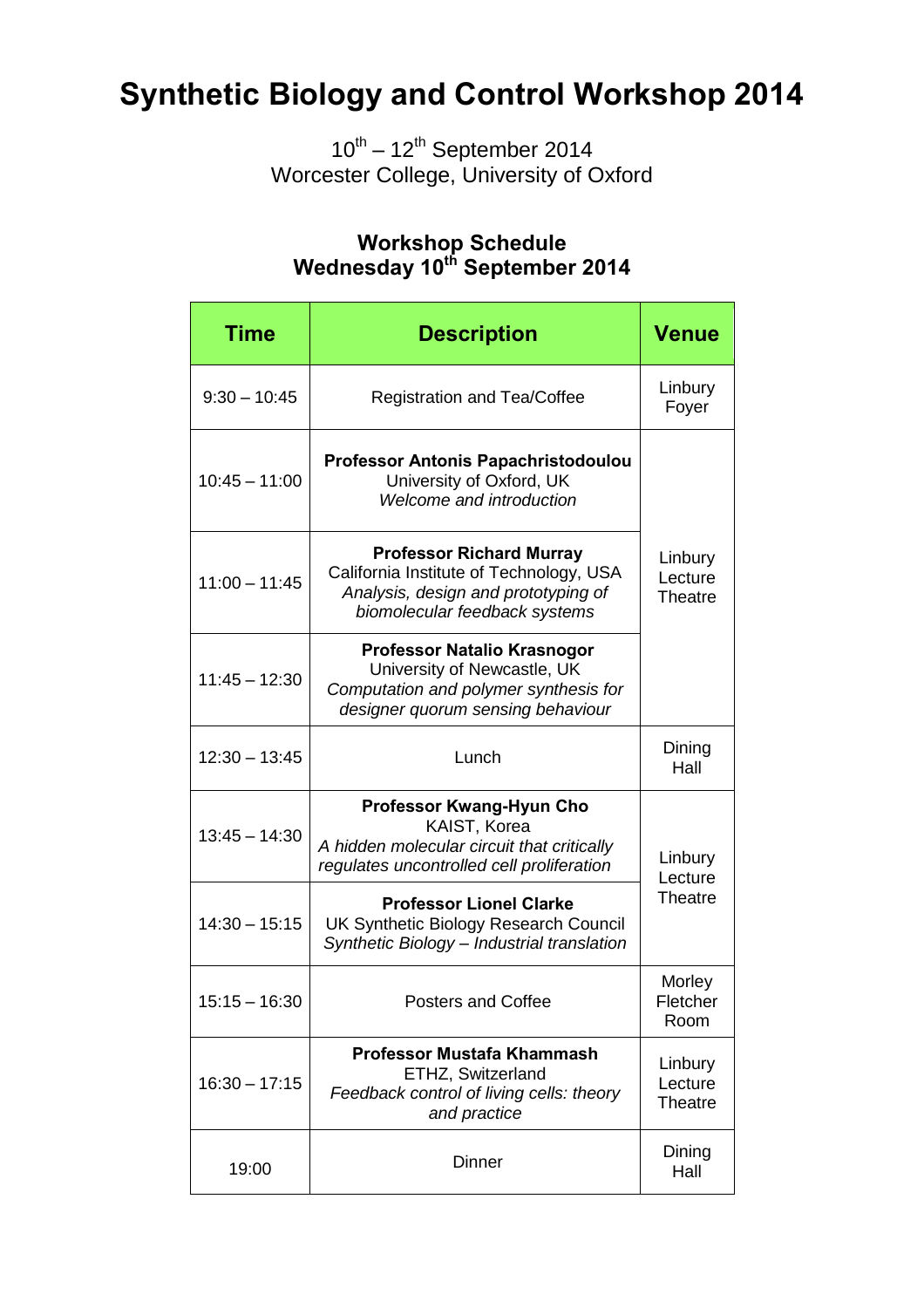### **Thursday 11th September 2014**

| <b>Time</b>     | <b>Description</b>                                                                                                                                   | <b>Venue</b>                         |
|-----------------|------------------------------------------------------------------------------------------------------------------------------------------------------|--------------------------------------|
| $8:30 - 9:00$   | Tea/Coffee                                                                                                                                           | Linbury<br>Foyer                     |
| $9:00 - 9:45$   | <b>Professor Domitilla del Vecchio</b><br>MIT, USA<br>From context-dependence to modularity<br>in biological circuits                                | Linbury<br>Lecture<br>Theatre        |
| $9:45 - 10:30$  | <b>Professor Declan Bates</b><br>University of Warwick, UK<br>Analysis and design of homeostatic<br>cellular control systems                         |                                      |
| $10:30 - 11:00$ | <b>Tea/Coffee Break</b>                                                                                                                              | Linbury<br>Foyer                     |
| $11:00 - 11:45$ | <b>Professor Rodolphe Sepulchre</b><br>University of Cambridge, UK<br>Sensitivity analysis of biological<br>behaviours                               | Linbury<br>Lecture<br><b>Theatre</b> |
| $11:45 - 12:30$ | <b>Professor Ron Weiss</b><br>MIT, USA                                                                                                               |                                      |
| $12:30 - 13:45$ | Lunch                                                                                                                                                | Dining Hall                          |
| $13:45 - 14:30$ | Professor Jörg Stelling<br>ETHZ, Switzerland<br>Automation for design and manufacturing<br>of synthetic gene circuits                                | Linbury<br>Lecture<br>Theatre        |
| $14:30 - 16:00$ | <b>Posters and Coffee</b>                                                                                                                            | Morley<br>Fletcher<br>Room           |
| $16:00 - 16:25$ | <b>Dr Edward Hancock</b><br>University of Oxford, UK<br>A simple yet mechanistically accurate<br>model of gene regulation for analysis<br>and design | Linbury<br>Lecture<br><b>Theatre</b> |
| $16:25 - 16:50$ | Dr Jordan Ang<br>Imperial College London, UK<br>Using populations of engineered cells to<br>regulate extracellular chemical<br>concentration         |                                      |
| $16:50 - 17:15$ | Mr Peyman Gifani<br>University of Cambridge, UK<br>A novel genetic circuit design framework<br>using dynamical systems theory                        |                                      |
| $19:00 - 19:30$ | <b>Pre-Dinner Drinks</b>                                                                                                                             | <b>Cloisters</b>                     |
| 19:30           | <b>Dinner</b>                                                                                                                                        | <b>Dining Hall</b>                   |